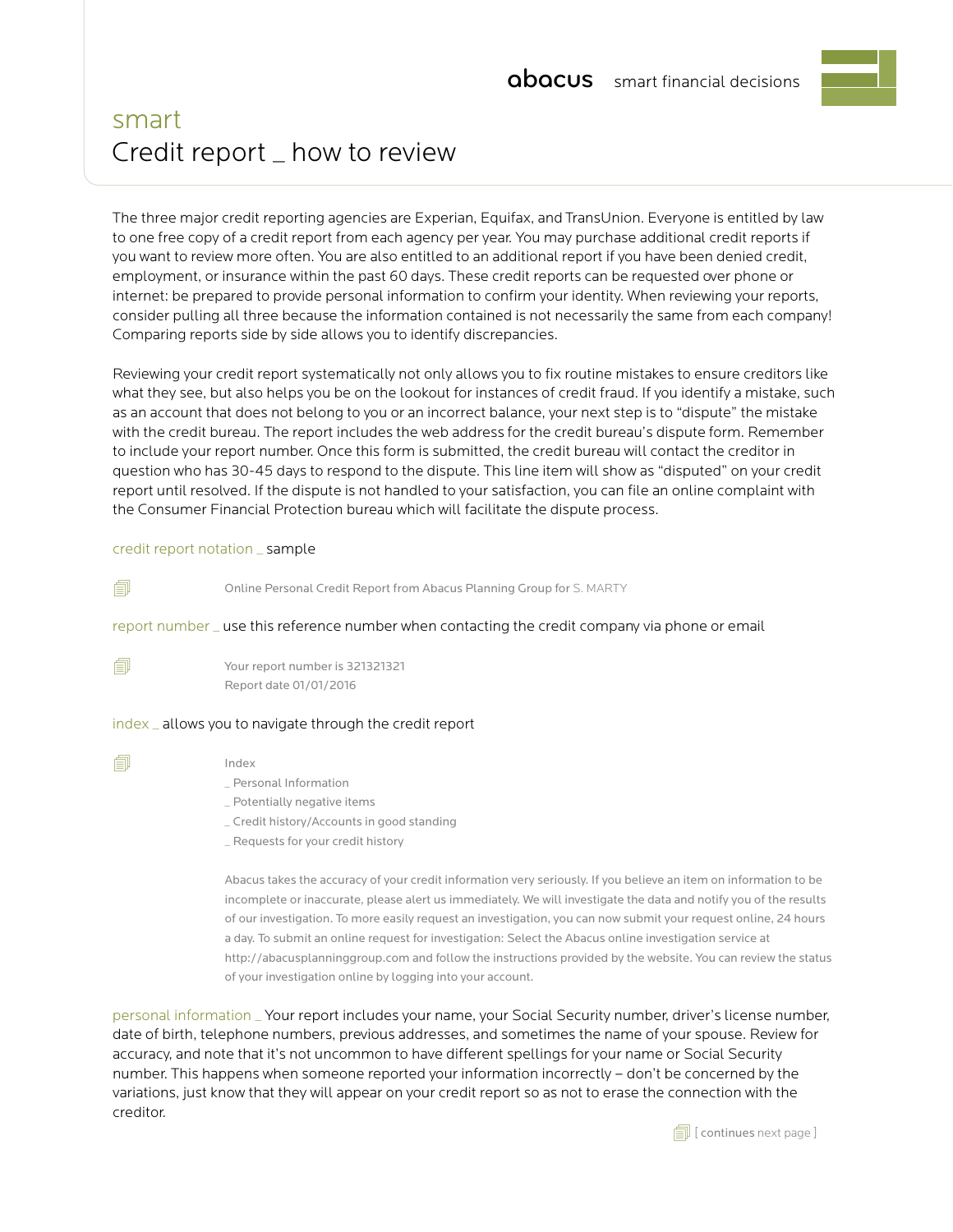

## smart

Credit report \_ how to review

### personal information \_

| W | ł |  |
|---|---|--|

Names Reported \_ S. MARTY

Addresses Reported \_ data by a part of the Date Reported \_ part of  $D$ 2500 Devine St Columbia, SC 29209 12/31/2006 55 First Street, Anytown, SC 29209 02/28/2002 800 College Rd, Apt. 8 Collegetown, VA 22901 05/01/1998

Telephone Numbers Reported: (999)-939-4242 (999)-839-2424 (999)-739-4422

SSN \_ XXX-XX-7070 Date of birth \_ 01/01/1970

### account information

 $\Box$  The ratings in the key below describe the payments that may be reported by your creditors.

| Not Reported               | N/R        |
|----------------------------|------------|
| Unknown                    | X          |
| Current                    | OK         |
| 30 days late               | 30         |
| 60 days late               | 60         |
| 90 days late               | 90         |
| $120+$ days late           | 120        |
| Collection                 | COL        |
| <b>Voluntary Surrender</b> | <b>VS</b>  |
| Repossession               | <b>RPO</b> |
| Charge Off                 | C/O        |
| Foreclosure                | FC         |
|                            |            |

potentially negative items \_ The credit report displays financial-related data which is typically harmful to your credit score. This information includes bankruptcies, judgements, and tax liens. note \_ credit reports do not include non-financial items such as arrests and lawsuits.

#### **<u></u>** Public records

Credit grantors may carefully review the items listed below when they check your credit history. Please note that the account information connected with some public records, such as bankruptcy, also may appear with your credit items listed later in this report.

 County Clerk Address \_ 111 Main St, Columbia, SC 29209 ldentification Number \_ 001 Status \_ Civil claim paid example and paintiff \_ SC Commissioner Date Filed \_ 12/2012 Claim Amount \_ \$250.00 Date Resolved \_ 01/01/2013 <br>
Liability Amount \_ NA Responsibility \_ Individual

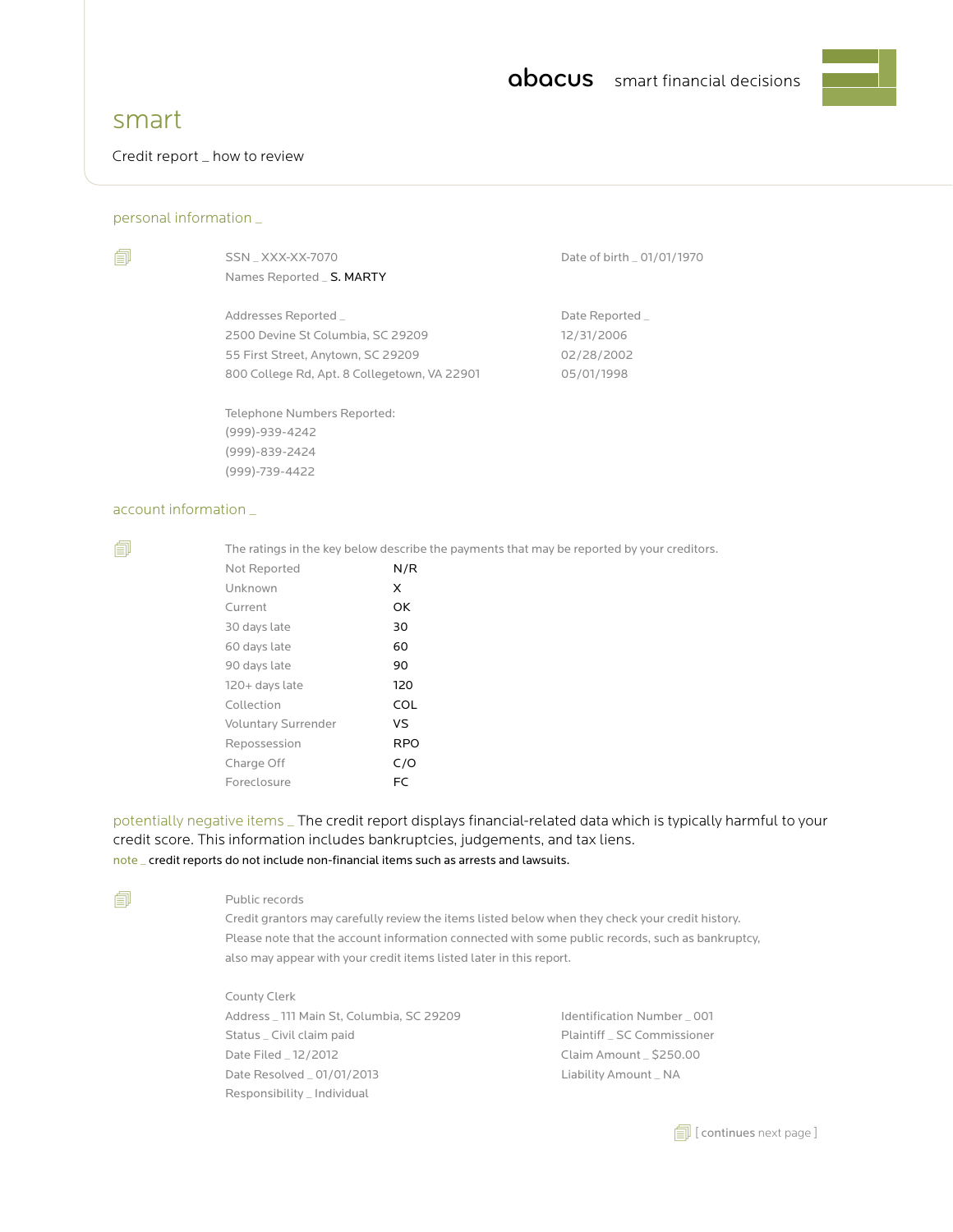## smart

Credit report \_ how to review

credit history \_ Each account will show the name of the creditor and account number. Like your Social Security number, these account numbers may be partially shown or scrambled. Note that you may have multiple accounts shown with the same creditor, particularly if you have moved. The type of credit is labeled as installment (e.g., mortgage) versus revolving (e.g., credit card). "Responsibility" details how the account is owned: whether the account is held in your name, or with another.

 $\Box$  For your protection, the last few digits of your account numbers do not display. CREDIT CARD BANK #444555\*\*\* Date Opened: 12/1/2012 Balance \_ \$500.00 Pay Status \_ Past due 60 days as of 05/01/2013 Responsibility \_ Individual Date updated \_ 06/01/2013 Terms \_ Paid Monthly Account type \_ Revolving Monthly Payment \_ \$0 Loan type \_ CREDIT CARD Last Payment Made \_ 03/01/2013 High Balance \_ \$1,500.00 Credit Limit \_ \$5,000.00

> Account history \_ 60 days as of 05/01/2013 30 days as of 04/01/2013

Your statement ITEM DISPUTED BY CUSTOMER

accounts in good standing \_ Recent payment history shows the account balance and type of payments (e.g., fixed, monthly, etc.). The credit report shows whether you have been paying as agreed each month. TransUnion and Experian credit reports show the amount of each payment made. "Status of account" will indicate whether an account is open, closed, inactive, etc. Information remains on your credit statement for approximately seven years, so expect to see closed accounts if you have completed payments during this time frame. "Charged off" means the creditor has given up attempts to collect from you.

| 卽 | FIRST BANK #121212***           |                                |                                        |
|---|---------------------------------|--------------------------------|----------------------------------------|
|   | Date Opened _ 00/00/2014        | Balance _ \$1,000.00           | Pay Status _ Current; paying as agreed |
|   | Responsibility _ Joint Account  | Date updated _ 00/00/2015      | Terms _ \$550 per month for 60 months  |
|   | Account type _ Installment Acct | Monthly Payment _ \$550.00     |                                        |
|   | Loan type _ AUTOMOBILE          | Last Payment Made _ 00/00/2015 |                                        |
|   |                                 | High Balance _ \$3,000.00      |                                        |
|   | SC BANK #333333***              |                                |                                        |
|   | Date Opened _ 00/00/1996        | Balance _ \$0                  | Pay Status _ Closed/Never Late         |
|   | Responsibility _ Individual     | Date updated _ 00/00/2014      | Terms 1 Month                          |
|   | Account type _ Revolving        | Monthly Payment _ \$0          |                                        |
|   | Loan type _ CREDIT CARD         | Last Payment Made _ 00/00/2015 |                                        |
|   |                                 | High Balance _ \$6,875.00      |                                        |
|   |                                 | Credit Limit _ \$10,000.00     | continues next page                    |